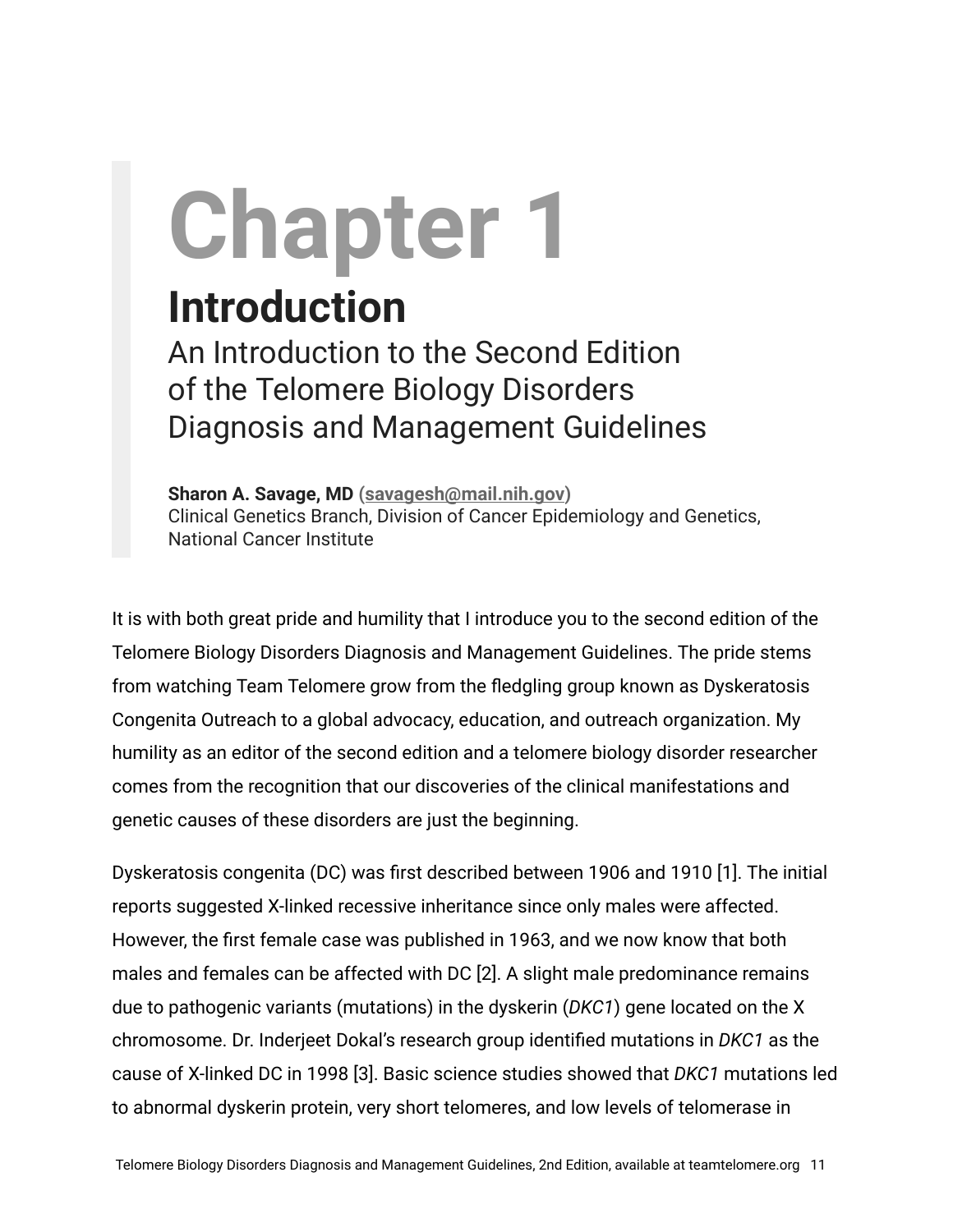patient cells [4]. These studies were the very first to link telomere biology to inherited disease.

Subsequent studies included sequencing genes encoding components of the telomerase enzyme complex in families with DC and the development of leukocyte telomere length measurement by flow cytometry with fluorescent *in situ* hybridization (flow FISH) as the diagnostic test for DC [5-9]. Telomere length, instead of complex clinical manifestations, was key to the discovery of mutations in *TINF2* as a cause of DC [10]. Around the same time, researchers also found mutations in telomere biology genes in families with apparently isolated pulmonary fibrosis [11, 12]. The 2003 completion of the first draft DNA sequence of the human genome led to a genomic revolution, making it possible and affordable to effectively and efficiently identify the genetic causes of many disorders. Pathogenic variants (*i.e.,* germline mutations) in at least 15 different telomere biology genes have since been identified and associated with a spectrum of manifestations, from very early childhood to adult-onset illnesses associated with telomeres ranging from significantly less than the  $1<sup>st</sup>$  percentile to the  $10<sup>th</sup>$  percentile for age [13, 14].

These breakthroughs over the last decade led to a growing appreciation of the clinical spectrum of illnesses now called the telomere biology disorders (TBDs). Some people have childhood onset of bone marrow failure, physical manifestations, and many other complications due to X-linked or autosomal recessive pathogenic variants, whereas others may not manifest a TBD until they develop pulmonary fibrosis in middle age. Telomere lengths are also associated with the mode of inheritance and clinical manifestations [7, 15-17]. Connecting these rare disorders through biology helps ensure that a breakthrough, for example, in pulmonary fibrosis due to a heterozygous pathogenic *TERT* variant could also potentially benefit a patient with DC due to biallelic pathogenic *TERT* variants.

These clinical care guidelines are the result of a multi-disciplinary international collaboration between clinicians and scientists united by the goal of improving the lives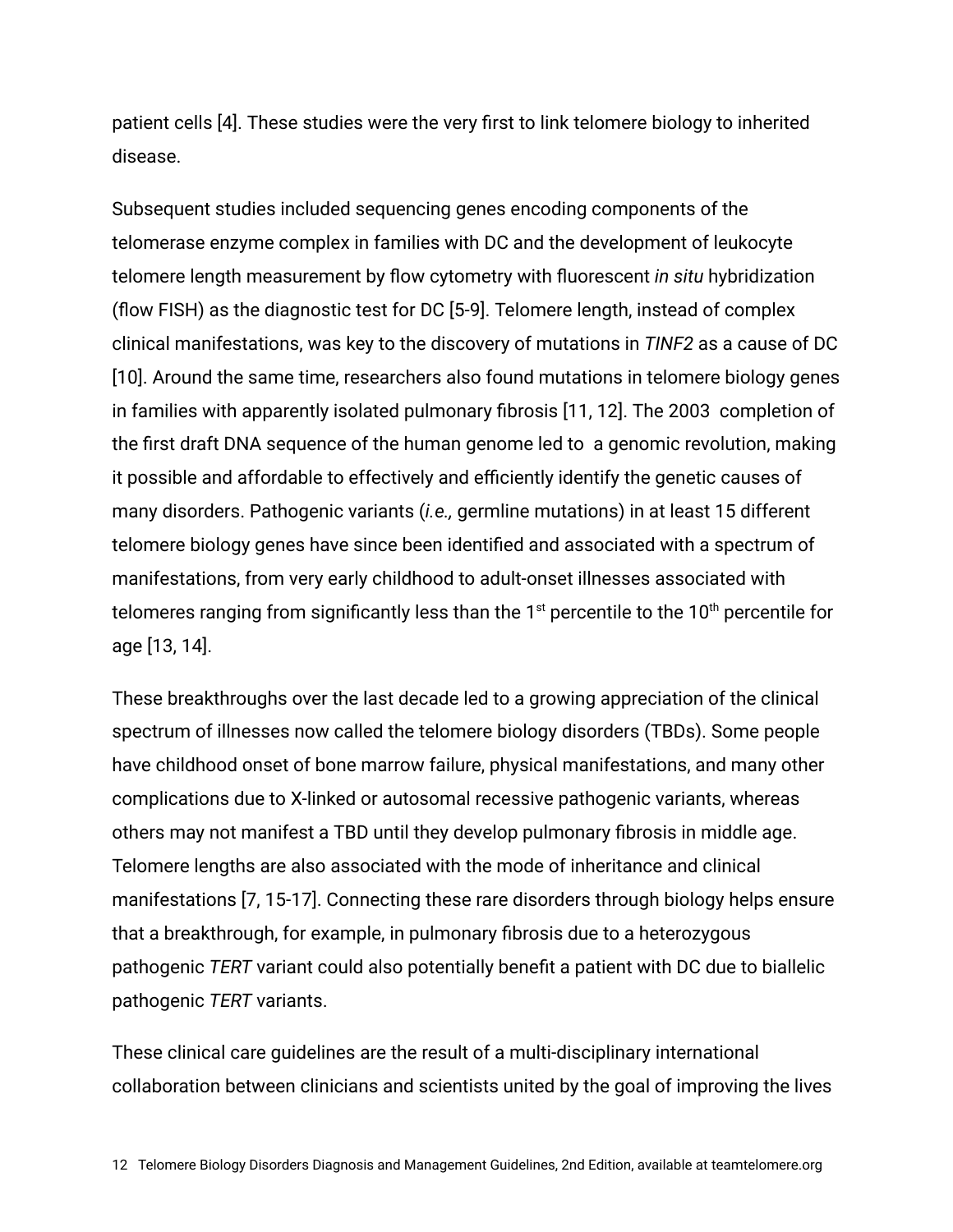of people with TBDs. The clinical management recommendations are based on expert opinions of the chapter authors, reviewers, and editors. While there are ongoing hematopoietic cell transplantation and danazol treatment trials, there are currently no evidence-based TBD-specific clinical management guidelines. It is very important that the care of each person affected by a TBD be multi-disciplinary and specifically tailored to their needs.

So, what is in a name and especially in a long name, Telomere Biology Disorder, with an abbreviation  $-$  TBD  $-$  that can mean other things (to be determined)? It comes down to their root cause: abnormalities in telomere biology resulting in a spectrum of overlapping illnesses. Understanding the causes and complications of TBDs is the first step. Collaboration between research, clinical, and patient communities will ensure there are many future next steps aimed at improving the lives of all those affected by TBDs.

## **References**

- 1. Dokal I. Dyskeratosis congenita in all its forms. *Br J Haematol*. 2000;110(4):768-779.
- 2. Sorrow JM, Jr., Hitch JM. Dyskeratosis Congenita. First Report of Its Occurrence in a Female and a Review of the Literature. *Arch Dermatol*. 1963;88:340-347.
- 3. Heiss NS, Knight SW, Vulliamy TJ, et al. X-linked dyskeratosis congenita is caused by mutations in a highly conserved gene with putative nucleolar functions. *Nature Genetics*. 1998;19(1):32-38.
- 4. Mitchell JR, Wood E, Collins K. A telomerase component is defective in the human disease dyskeratosis congenita. *Nature*. 1999;402(6761):551-555.
- 5. Yamaguchi H, Baerlocher GM, Lansdorp PM, et al. Mutations of the human telomerase RNA gene (TERC) in aplastic anemia and myelodysplastic syndrome. *Blood*. 2003;102(3):916-918.
- 6. Yamaguchi H, Calado RT, Ly H, et al. Mutations in TERT, the gene for telomerase reverse transcriptase, in aplastic anemia. *N Engl J Med*. 2005;352(14):1413-1424.